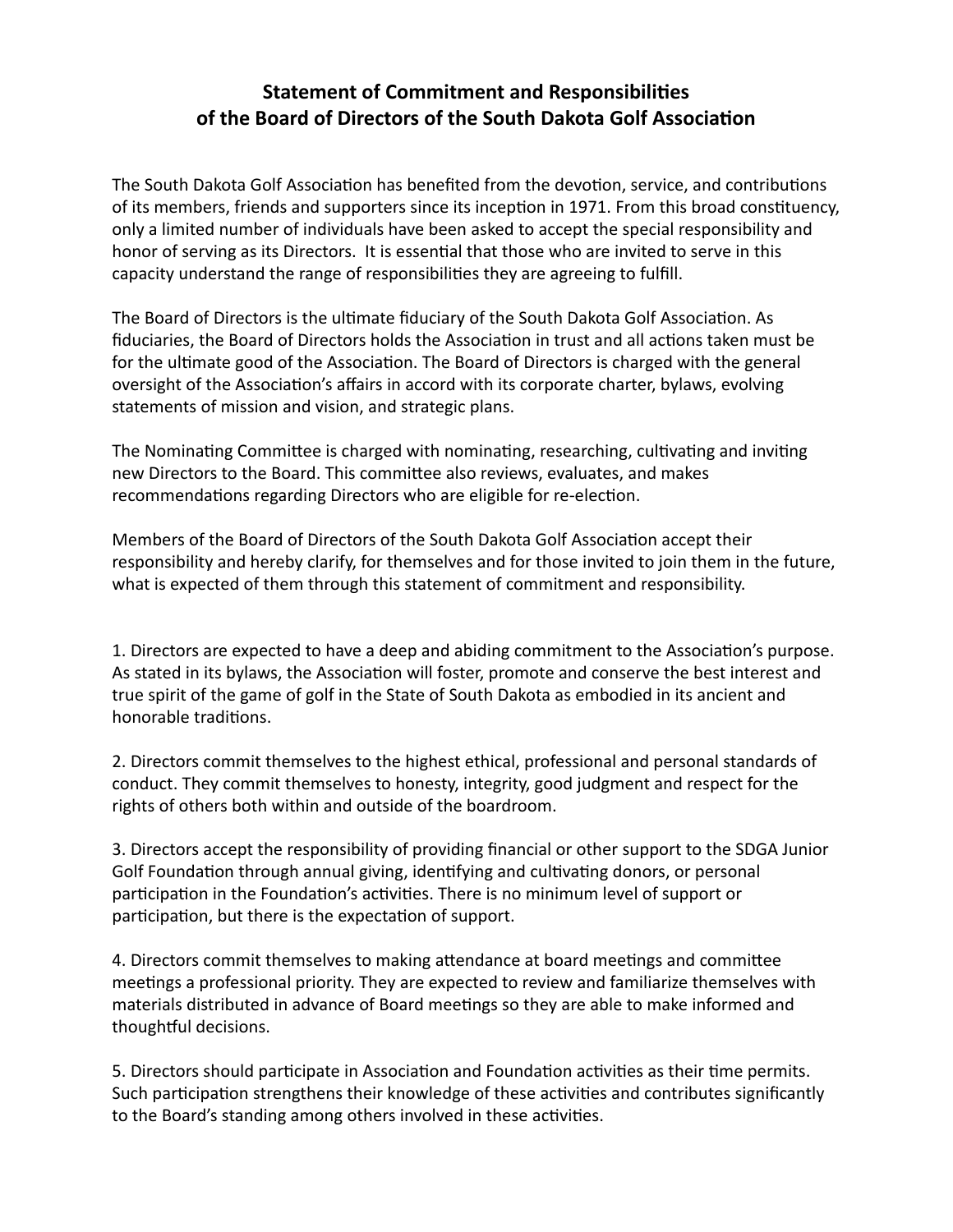6. Directors should actively promote the Association and its Foundation whenever the opportunity presents itself. Informed advocacy reflects favorably on their own personal commitment and can lead to advancing the reputation, growth and prosperity of both the Association and the Foundation.

7. Directors commit themselves to serving the Association as a whole and not any particular constituency, internal or external. Directors shall make judgments on the basis of information received through established channels, rather than from individuals or groups who have a perceived or real grievance or particular cause or point of view. This is not intended to suppress conversation, only to support the organization as a whole over any particular constituency.

8. Directors must recognize that the Board is a policy-making body. It monitors the implementation of those policies while deferring to the administration of the Association for the management of daily business.

9. Directors should avoid any situation that could cause even the appearance of a conflict of interest. Any perceived, potential, or actual conflict should be disclosed and handled in accord with the conflict of interest policy contained in the Board's bylaws.

10. Directors must maintain the confidentiality of the information conveyed in the Board's executive sessions.

11. Only the President of the Board and the Executive Director of the Association are authorized to speak publicly for the Association. Directors are free to speak favorably of Association policies and activities in any but an official capacity that would suggest Board or Association representation, unless the President of the Board has granted approval for such.

12. Directors should be good listeners, bring a sense of humor and collegiality to the meetings, and have the determination to say and do what is best for the Association in all cases.

**I understand and agree to abide by this statement of commitment and responsibilies as an** individual member of the Board of Directors of the South Dakota Golf Association.

| Signed by |
|-----------|
|-----------|

Printed Name \_\_\_\_\_\_\_\_\_\_\_\_\_\_\_\_\_\_\_\_\_\_\_\_\_\_\_\_\_\_\_\_\_\_\_\_\_\_\_

Date Signed

*Policy adopted by the Board of Directors April 24, 2018*